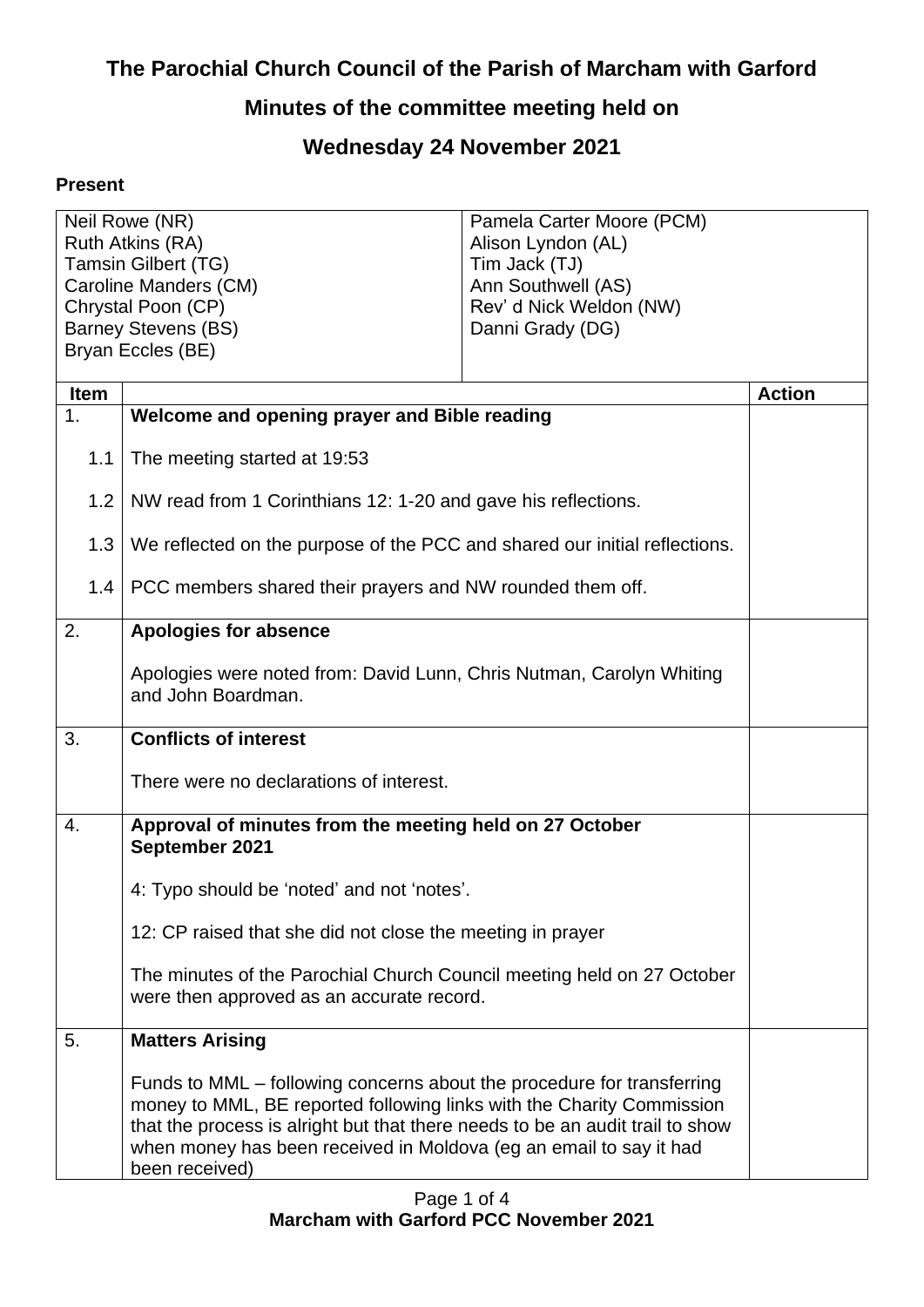|     | Mary Embleton and Eric Dunford met with BE and agreed to provide a<br>one page summary of their plans for the year.                                                                                                                                                                                                                                                                                                                          |    |
|-----|----------------------------------------------------------------------------------------------------------------------------------------------------------------------------------------------------------------------------------------------------------------------------------------------------------------------------------------------------------------------------------------------------------------------------------------------|----|
| 6.  | Finance update - BE                                                                                                                                                                                                                                                                                                                                                                                                                          |    |
| 6.1 | BE provided an overview on the key financial information which was<br>shared prior to the meeting.                                                                                                                                                                                                                                                                                                                                           |    |
| 6.2 | In October, income was £1,000 less than anticipated and expenditure was<br>£1,000 less.                                                                                                                                                                                                                                                                                                                                                      |    |
| 6.3 | Under on expenditure for staffing as Rev' d Mark Newman is no longer in<br>his role due to Rev' d Nick Weldon starting.                                                                                                                                                                                                                                                                                                                      |    |
| 6.3 | 2022 budget review:<br>Current iteration shows a £6,000 deficit<br>$\blacksquare$<br>The budget has no provision for any major works<br>NW said there would be some services across January, February and<br>$\qquad \qquad \blacksquare$<br>March which will have a focus on giving<br>PCC members felt this was a realistic budget for 2022 and following<br>a proposal by NR and seconded by A Neil and seconded by AS it<br>was approved |    |
| 6.4 | BE shared a draft thank you letter which would be sent to those who have<br>donated to the church over the past year. A few changes were made to<br>the letter and BE will email it out and will hand deliver it to those not on<br>email.                                                                                                                                                                                                   |    |
|     | Thanks were given to BE and Cathie Little.                                                                                                                                                                                                                                                                                                                                                                                                   |    |
| 7.  | <b>Fabric / Faculty updates - TG/NR</b>                                                                                                                                                                                                                                                                                                                                                                                                      |    |
| 7.1 | Roof repairs<br>Completed. A follow-up conversation is needed for St. Luke's                                                                                                                                                                                                                                                                                                                                                                 | TG |
| 7.2 | <b>Boiler replacement</b><br>This has been completed apart from the painting.                                                                                                                                                                                                                                                                                                                                                                |    |
| 7.3 | St Luke's painting<br>This has been completed.                                                                                                                                                                                                                                                                                                                                                                                               |    |
| 7.4 | Driveway<br>Discussions still in progress. The architect is going to develop plans as a<br>Faculty will be needed. PCC agreed a cost of £200-300 for the architects<br>work.                                                                                                                                                                                                                                                                 |    |
| 7.5 | <b>Churchyard possibilities</b><br>NW shared that conversation have started – labyrinth, forest school,<br>moving the Wayside Cross or another memorial in the churchyard.<br>Discussion are in progress with the Parish Council.                                                                                                                                                                                                            |    |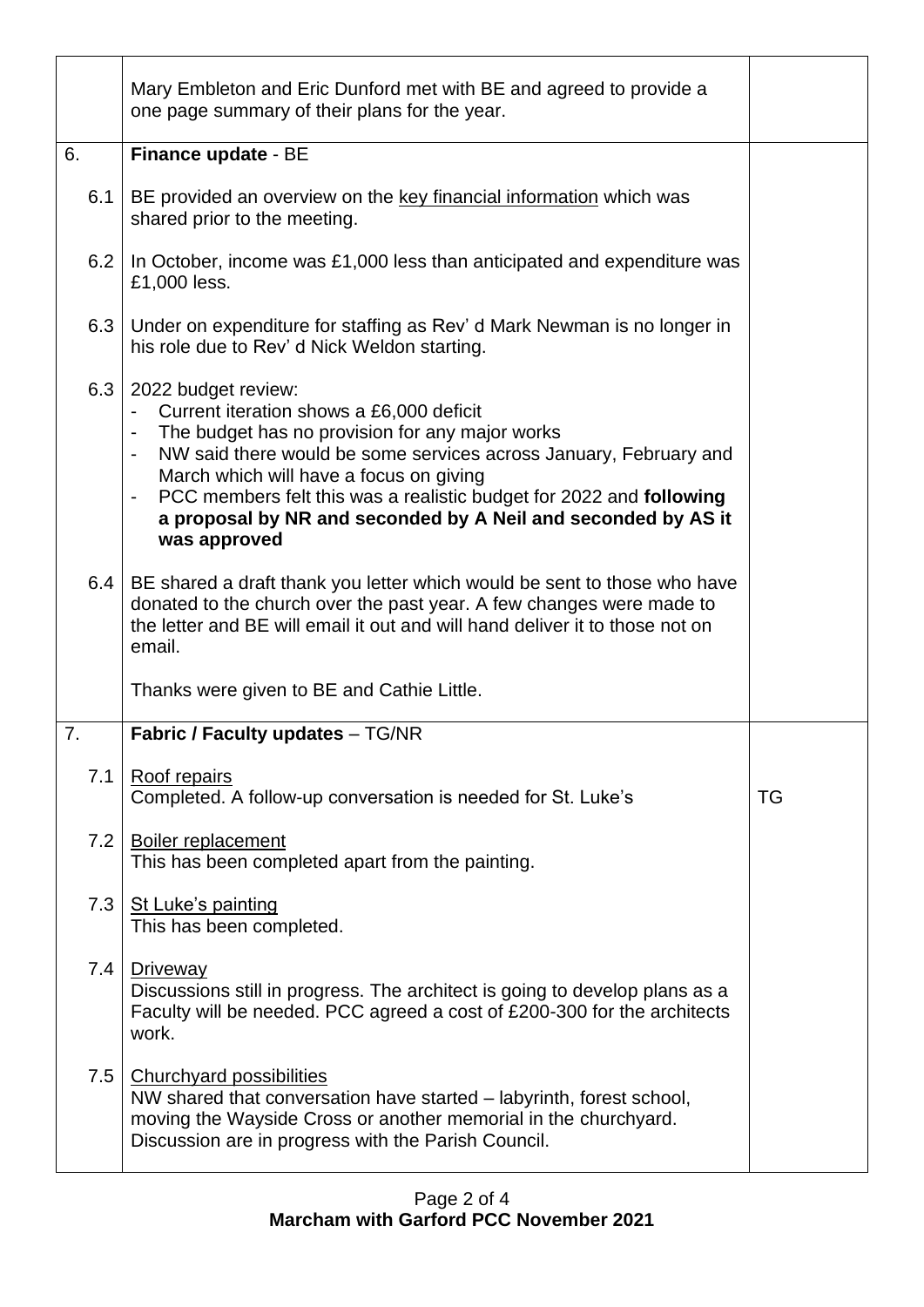| 8.   | St. Luke's - PCM                                                                                                                                                                                                                                                                                              |           |
|------|---------------------------------------------------------------------------------------------------------------------------------------------------------------------------------------------------------------------------------------------------------------------------------------------------------------|-----------|
| 8.1  | Concerns were expressed by PCM re potential health and safety issues -<br>e.g., using a chainsaw for reducing the size of one of the trees (branches<br>are touching the roof) and the person doing this would need to be<br>qualified and with the right insurance.                                          |           |
|      | Action: a quote will be sought for this work                                                                                                                                                                                                                                                                  | <b>TG</b> |
| 8.2  | Thorough clean has taken place after the recent work on the Church.                                                                                                                                                                                                                                           |           |
| 8.3  | Prayers – a person is allocated each week to do prayers, and this follows<br>the success of previous training.                                                                                                                                                                                                |           |
| 8.4  | PCM shared that everyone is welcome to worship at the church. The gap<br>is people from Frilford attending any services. Some people from Frilford<br>do attend All Saints. PCM and CW are linking with the Frilford community.                                                                               |           |
| 8.5  | The congregation is slowly growing, and the choir has gone from three to<br>12 people.                                                                                                                                                                                                                        |           |
| 9.   | Safeguarding update - CW/RA                                                                                                                                                                                                                                                                                   |           |
| 9.1  | Two on-going safeguarding issues.                                                                                                                                                                                                                                                                             |           |
| 9.2  | Reminder for safeguarding training to be completed.                                                                                                                                                                                                                                                           |           |
| 10.  | Health and Safety / Covid-19 update                                                                                                                                                                                                                                                                           |           |
| 10.1 | TG to check if the builder going to St Luke's has completed a risk<br>assessment.                                                                                                                                                                                                                             | <b>TG</b> |
| 11.  | <b>AOB</b>                                                                                                                                                                                                                                                                                                    |           |
|      | a) Crown Community Pub proposal<br>The Crown pub has closed. Discussions have been taking place about it<br>becoming a community pub. A proposal is needed for December 2021.<br>The pub has a temporary landlord, until the pub closes in March for three<br>months for refurbishment.                       |           |
|      | b) Church weekend<br>Planning for the 27/29 May 2022. Bishop Gavin will be speaking during<br>the weekend.                                                                                                                                                                                                    |           |
|      | c) Living in Love and Faith<br>This is the Church of England looking at the sexuality and gender issues.<br>agenda. We will need to have looked at this by the end of April 2022. The<br>plan is to run some seminars over a couple of Sunday afternoons. Dates<br>to be confirmed for January/February time. |           |
|      | d) Baptism/Confirmation/Children admitted to communication                                                                                                                                                                                                                                                    |           |